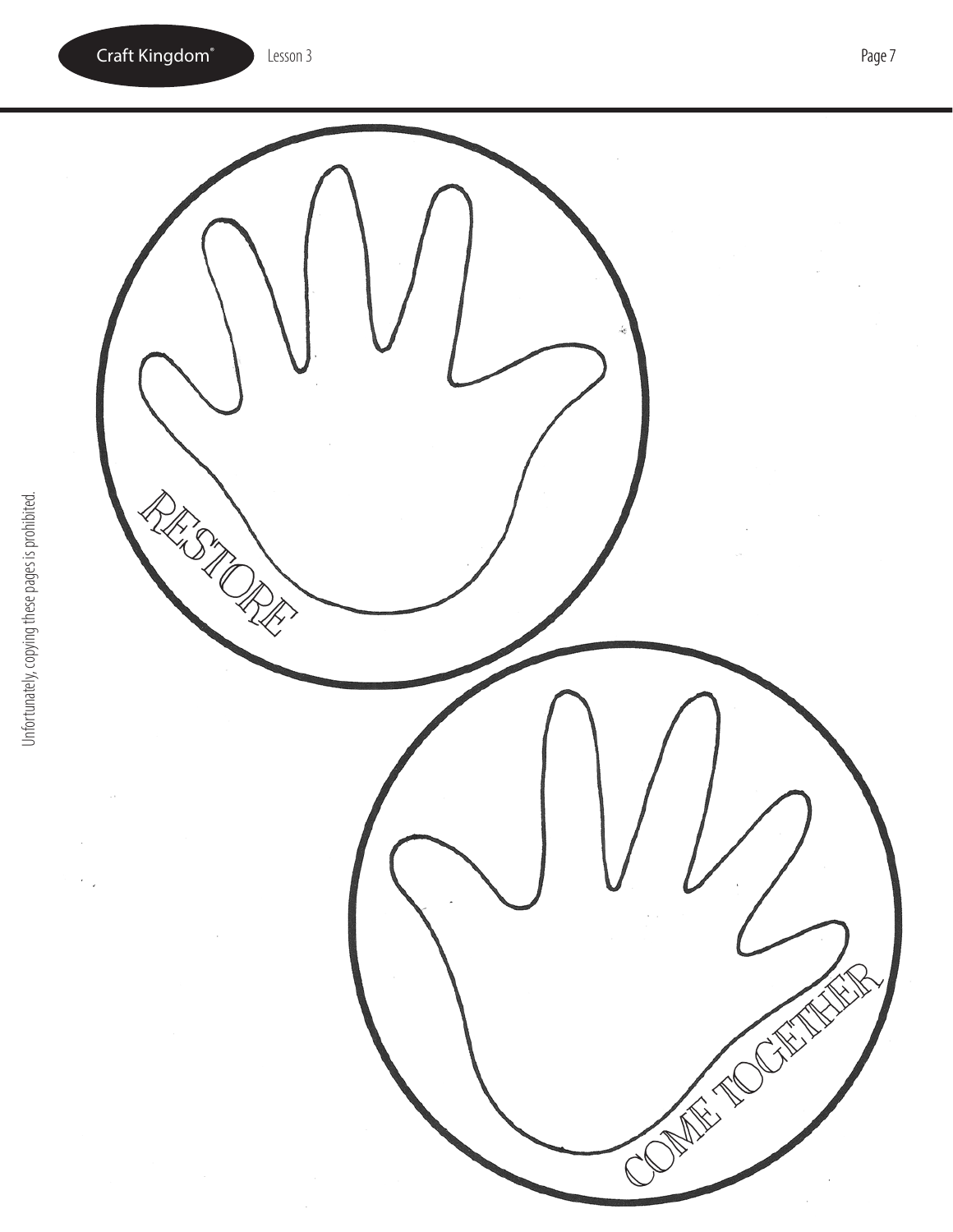

## **LESSON 3**

Color and cut out the hand circles. Tape the circles on the back to an 18" piece of wide ribbon. Fold over the top end and staple to make a loop. Tie a 10" piece of yarn through the loop so the banner can be hung up at home.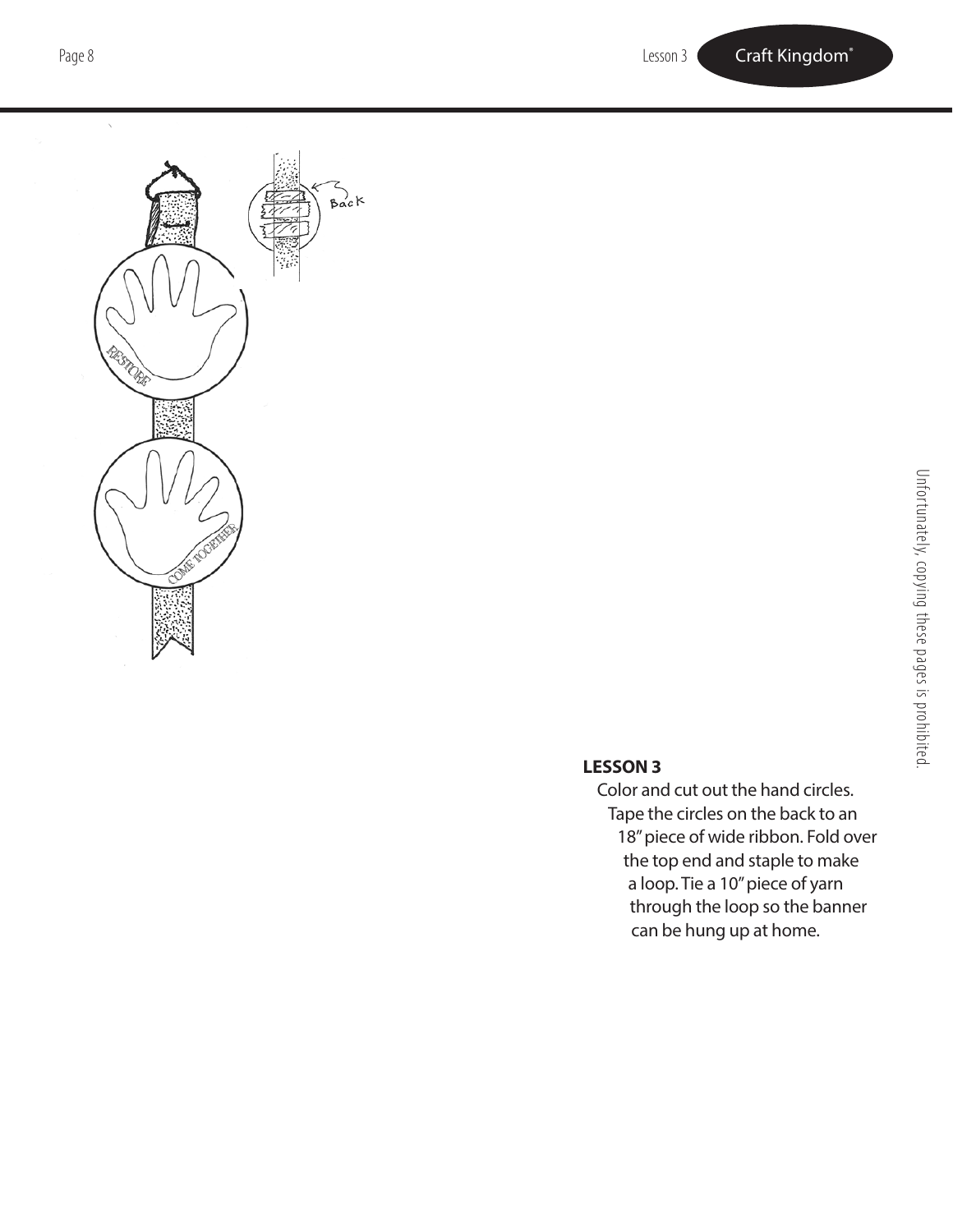